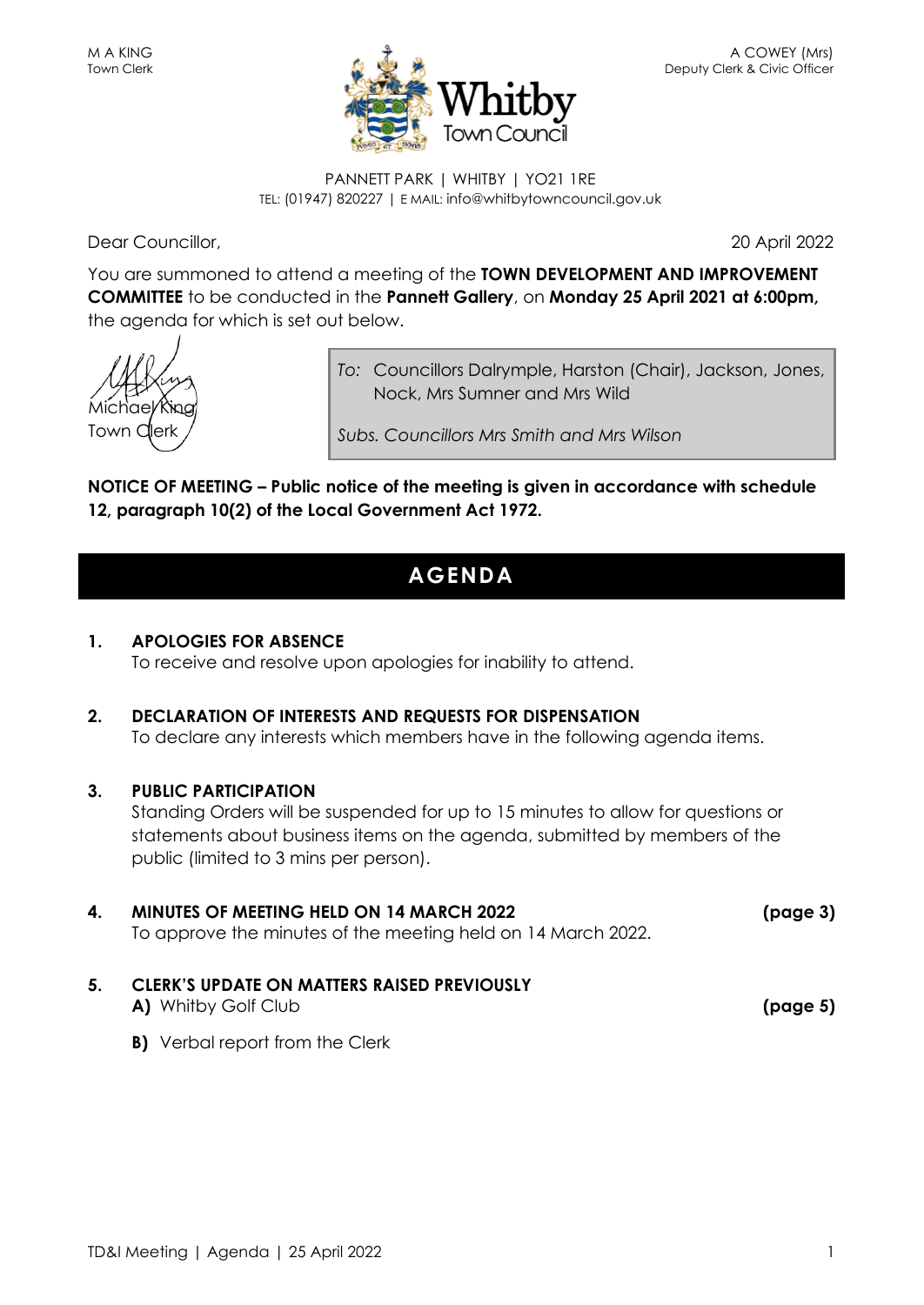#### **Agenda**

#### **6. NOTICES OF MOTION**

#### **A) MOVED** by Councillor Jones, seconded by Councillor Mrs Wilson **(page 9)**

*That Whitby Town Council should engage with North Yorkshire County Council and the five primary schools in Whitby to identify and bridge the potential funding gap that may exist in Bikeability being free at the point of use for Year 5 and 6 primary school pupils in Whitby.*

#### **B) MOVED** by Councillor Jackson, seconded by Councillor Mrs Wild **(page 11)**

*That the council comment on the issues raised in the press regarding the increasing number of second homes in Whitby and its effect on the availability of properties for local home occupiers.*

#### **7. WHITBY CLIFF LIFT (page 13)**

**8. MATTERS OF REPAIR AND MAINTENANCE REQUIRED IN TOWN**

To consider information received on the condition of the cliff lift.

Opportunity for members to highlight areas of concern which may be brought to the attention of the appropriate department at either the borough or county council.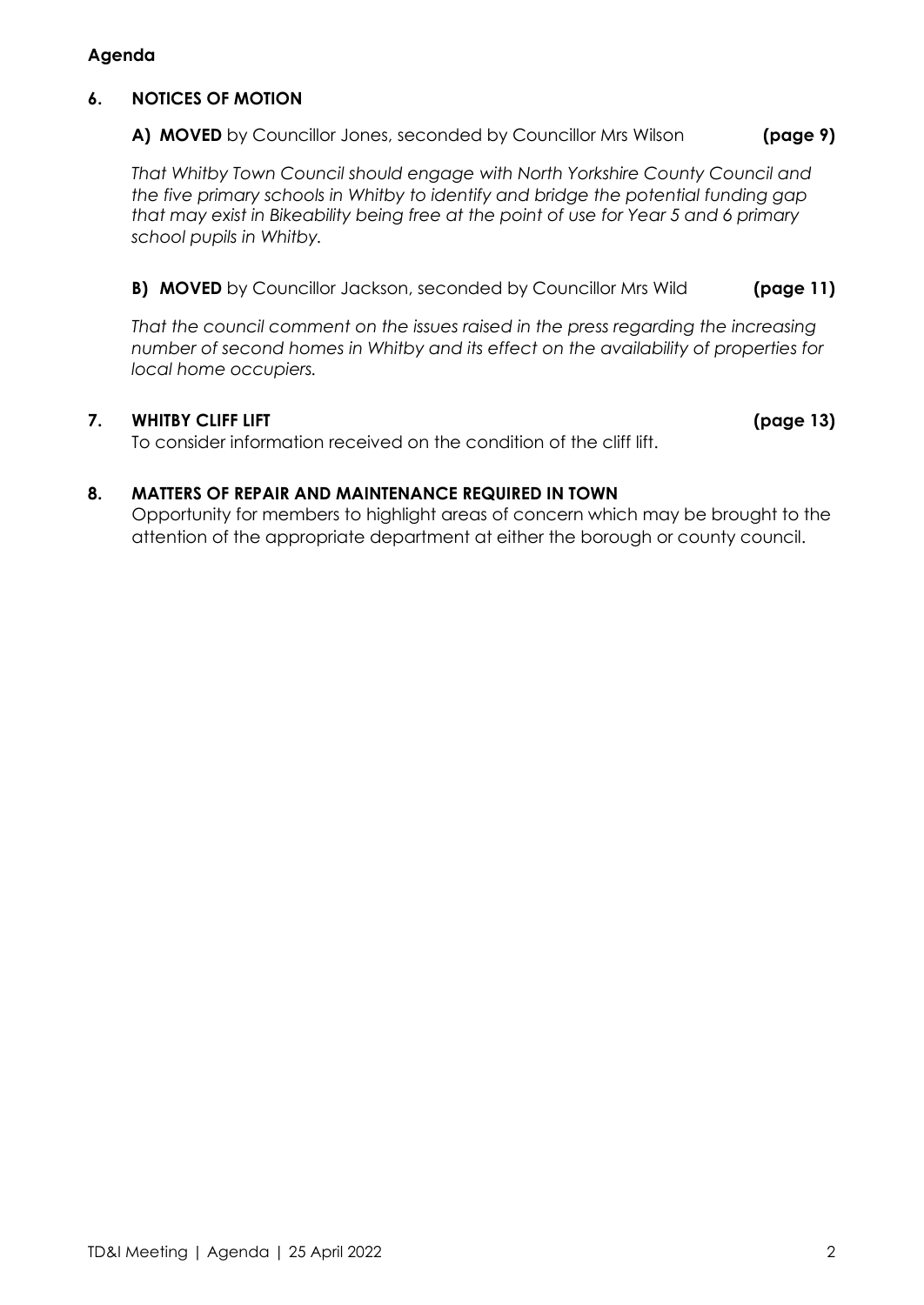#### **Minutes Item 4**

# **WHITBY TOWN COUNCIL**

Minutes of the meeting of the **TOWN DEVELOPMENT & IMPROVEMENT** Committee held on **Monday 14 March 2022** conducted in the Pannett Gallery at 6:00pm.

- **Present** Councillors Harston (Chair), G Jackson, A Jones, J Nock, Mrs S Smith (sub), Mrs L Wild and Mrs N Wilson (sub).
- **Also** M King, Clerk; P Thompson & L Williams (Scarborough Borough Council); Councillors A Abbott & Mrs H Coughlan; and two members of the public.

#### **NOTICE OF MEETING – Public Notice of the Meeting was given in accordance with Schedule 12, paragraph 10 (2) of the Local Government Act 1972.**

- **TDI213/22 APOLOGIES FOR ABSENCE** Apologies were received from Cllrs Dalrymple and Mrs Sumner.
- **TDI214/22 DECLARATION OF INTEREST AND REQUESTS FOR DISPENSATION** No declarations of interests or requests for dispensations were received.

# **STANDING ORDERS SUSPENDED**

**TDI215/22 PUBLIC PARTICIPATION SESSION** Standing Orders were suspended to enable a member of the public to raise an issue to be considered at Minute TDI219 (below) to speak.

# **STANDING ORDERS REINSTATED**

# **TDI216/22 NOTES OF MEETING HELD ON 31 JANUARY 2022**

**MOVED** by Cllr Nock, seconded by Cllr Jackson and unanimously

**RESOLVED** that the list of actions of actions delegated to the Clerk, taken following the advisory meeting of the Town Development and Improvement Committee held on 31 January 2022 are accepted as an accurate record and noted.

# **TDI217/22 CLERK'S UPDATE ON MATTERS RAISED PREVIOUSLY**

The Clerk confirmed that the issues raised at the last meeting had been passed onto the relevant bodies. Correspondence had been received and circulated to members relating to Project Sunshine and to the seasonal closure of the Swing Bridge in 2022.

Paul Thompson, SBC Interim Director for Neighbourhoods and Climate Change, outlined the process for Phase II of the Sunshine Fund, for which the borough council had allocated £2 million in 2022/23. During an 'initial consultation' to enable SBC to prioritise where it can undertake works to ensure the best return on investment, there is a strong commitment to ensure that this funding benefits all areas.

Preliminary objectives for the scheme are that projects should:

Improve the visual appearance of the public realm primarily for our residents but also to reflect the aspiration to be a modern visitor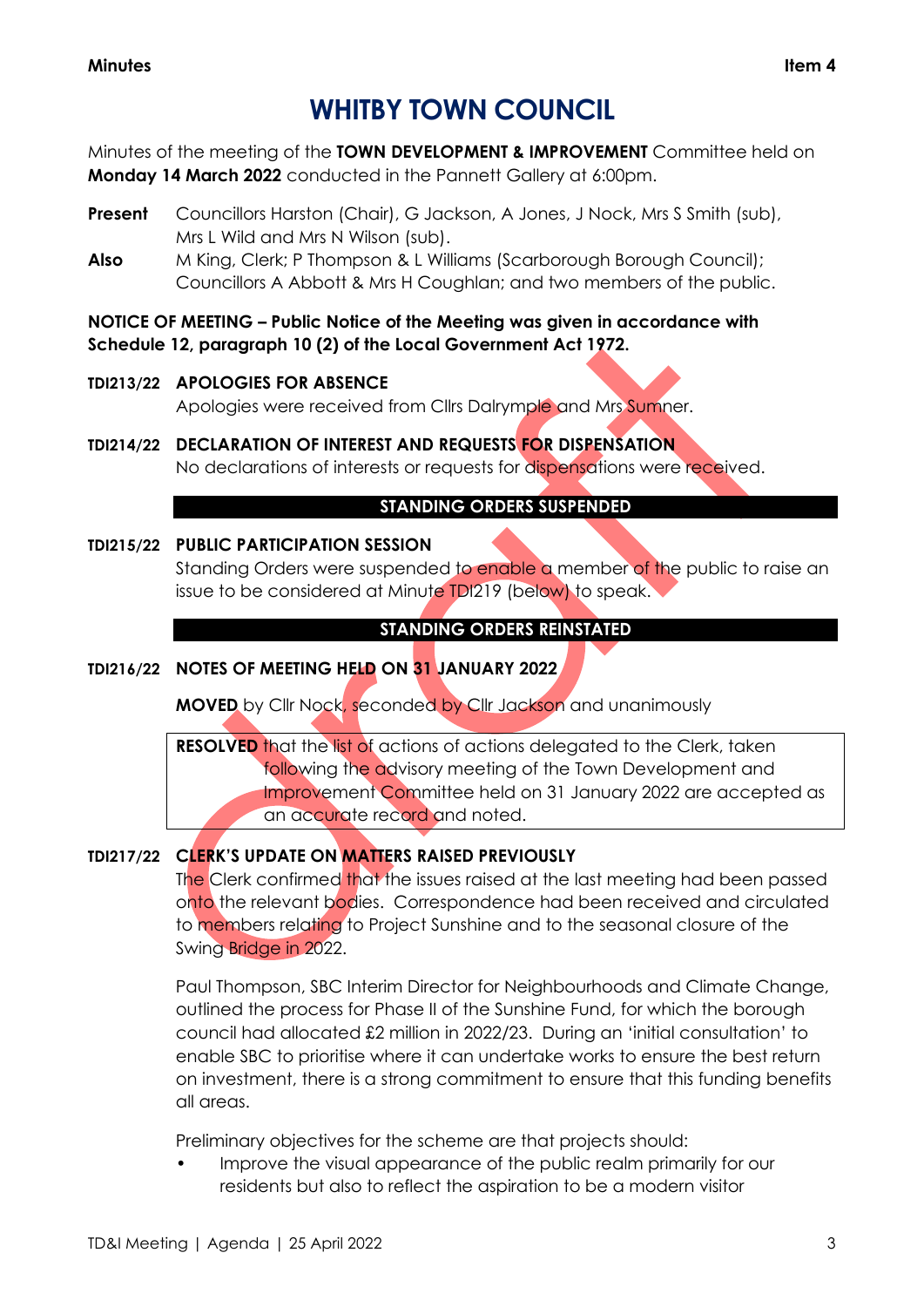destination

- Promote a positive visitor experience, maximising expenditure in the local economy and encouraging repeat visits
- Promote accessibility for all
- Renovate/repair/replace damaged/tired infrastructure
- Recognise the Borough's commitment to Better Places
- Ideally be on areas of land in public ownership

Those areas in Whitby covered in Phase I are: West Cliff railings, planting scheme, repainting and repair of street furniture, litter bins, repairs to the Cala beck duckboard path and street cleanliness.

Suggestions to date for Phase II included: the wider public realm, cemetery gates and fencing, bins (including compacting bins) in the Band Stand area, 'refresh' of Dock End hard landscaping and additional planters in the town centre.

**MOVED** by Cllr Jackson, seconded by Cllr Harston and unanimously

**RESOLVED** (a) that the following areas be recommended to Scarborough Borough Council for prioritisation in Phase II of the Sunshine Fund: • Weed removal in pavements, gullies and gutters in various locations • Downpipes and gullies at the Fish Quay • Additional capacity bins on West Cliff (Pavilion) • Reinstatement of tennis courts adjacent the leisure centre • Airey Hill play park  $\bullet$  West Cliff cliff-lift • Khyber Pass weed clearance and landscaping • Bin on Byland Road, adiacent Stakesby Primary Academy ● Appropriate signage advising on cliff stability • Worn and undermined steps on West Beach prom to Upgang • Commissioning local artists • 'Heritage style' lighting columns on West Cliff • Accumulated rubbish (former Pier Road WCs); and (b) that Councillors Harston, Jones and Wild participate in a 'walkaround' review of these sites with Paul Thompson.

A response to the email received from Helen Watson, Improvement Manager Area 3 Highways, NYCC was considered.

**MOVED** by Cllr Jones, seconded by Cllr Mrs Wild and unanimously

**RESOLVED** (c) that Whitby Town Council objects to the current approach to temporary closure of the Swing Bridge and that the Highways Department of NYCC should:

- Advise and sign-post appropriate pedestrian use of the Swing **Bridge**
- Introduce additional variable vehicle signage and temporary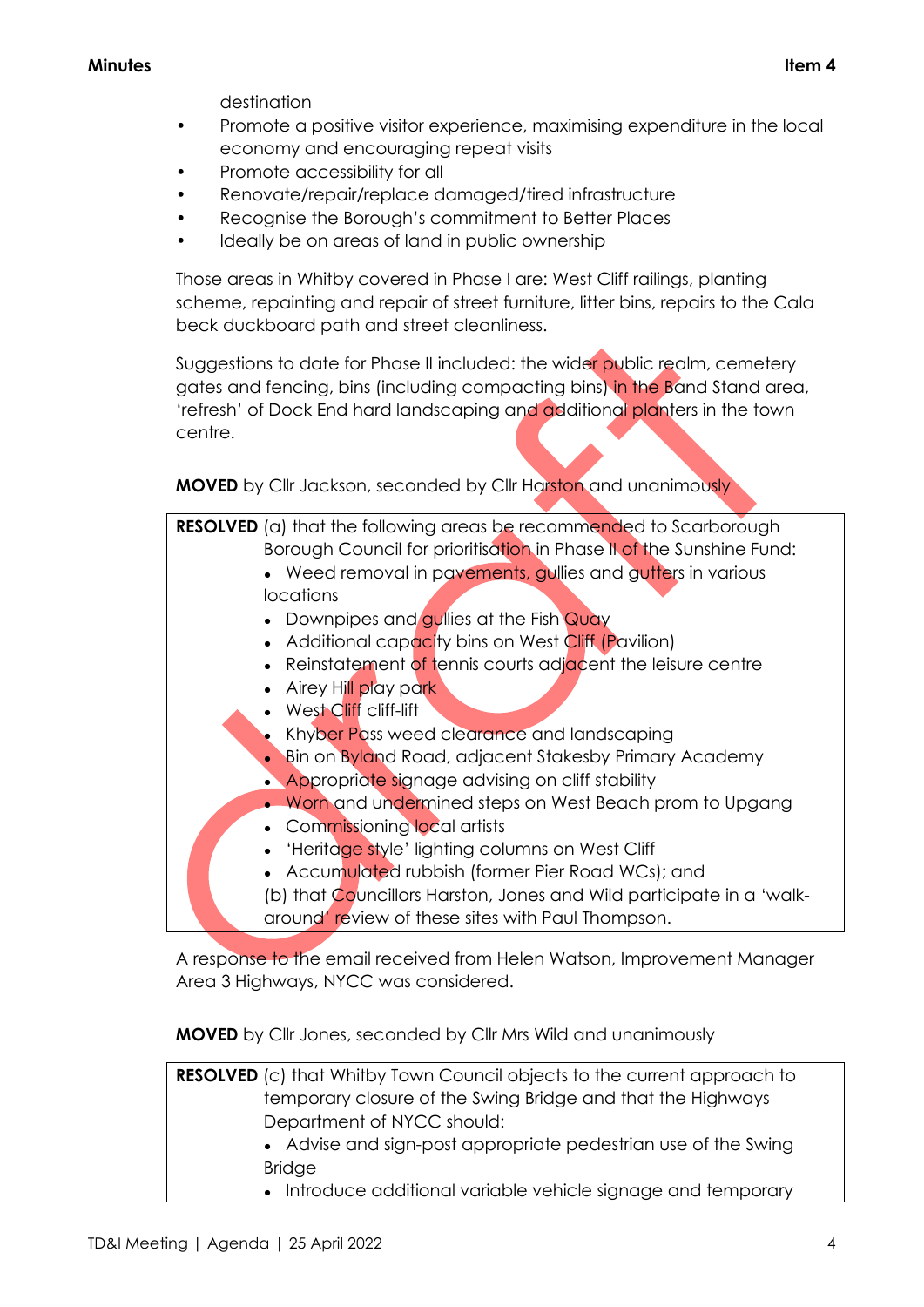**Minutes Item 4**

traffic control at Helredale Road and Prospect Hill junctions

- Make better use of existing Park and Ride facilities
- Provide additional Park and Ride on the eastern approach to **Whitby**
- Consider restrictions covering known events and festivals including (but not limited to) Goth, Steam Punk and music festivals
- Install automatic number plate recognition (ANPR) cameras on the Swing Bridge with appropriate enforcement
- Publish and publicise a recommended diversionary route for traffic not otherwise able to cross the Swing Bridge
- Publish and publicise arrangements to accommodate vehicles displaced from town centre parking; and

(d) that representatives of NYCC Highways be requested to attend Council on 29 March to discuss these proposals in more detail.

# **TDI218/22 MATTER REFERRED FROM COUNCIL MEETING – SUPERCAR EVENT**

Council (15 Feb 22) considered a proposal to host a 'Supercar Event' in Front Marina Car Park on 1 October 2022, using Langborne Road to parade the cars. The organisers, working in conjunction with Scarborough Borough Council, had requested a letter of support from the town council to submit with an application for funding from Government. Council resolved that consideration of the event should be deferred to this meeting of the Town Development and Improvement Committee for further consideration.

**MOVED** by Cllr Mrs Wild, seconded by Cllr Mrs Wilson and unanimously

**RESOLVED** that Whitby Town Council supports the Supercar Event proposed to take place on 1 October 2022.

# **TDI219/22 MATTERS OF REPAIR AND MAINTENANCE REQUIRED IN TOWN**

The following areas of concern were identified to be brought to the attention of the appropriate department at the borough, county council or school.

- **1.** *Esk Terrace parking*, commuter parking in this location to the detriment of residents.
- **2.** *Tuckers Field*, bollards (two and one) on the footpath leading to Tuckers field from Upgang Lane were obscure and required painting to improve their visibility in low lighting.
- **3.** *Fly-posting notices on New Quay Road*, action by SBC street scene to remove fly-posting and out-of-date authorised notices.
- **4.** *Street Lighting*, failed lighting between Nos 5 and 8 Langdale Terrace (Street Light: 4, Crescent Avenue) and on Esk Terrace (S2).
- **5.** *Pavement Licences*, enquire for a list of premises granted licenses to trade in the highway (pavement), the conditions of those licences regarding obstruction and the enforcement of those licences.
- **6.** *Parking adjacent to Ruswarp Church of England Voluntary Controlled*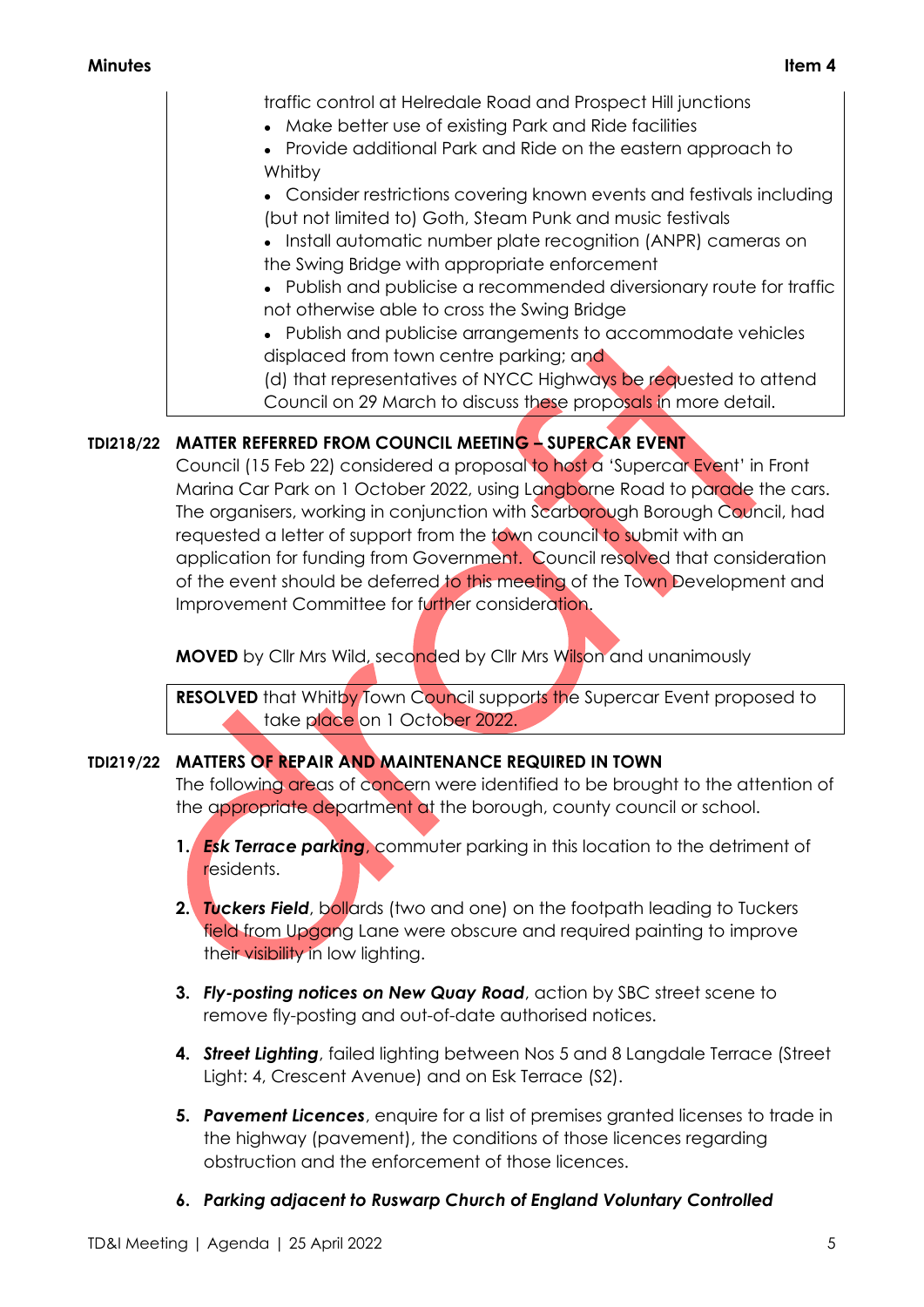**Primary School**, particularly at school drop-off and pick-up times causing obstruction in the highway and a potential hazard to other road users.

**MOVED** *en bloc* by Cllr Nock, seconded by Cllr Mrs Wild and

|         | <b>RESOLVED</b> unanimously a) That the Clerk write to Scarborough Borough Council |
|---------|------------------------------------------------------------------------------------|
|         | in respect of parking, bollards and fly-posting and to North Yorkshire             |
|         | County Council in respect of street lighting and pavement licences;                |
| and     |                                                                                    |
|         | b) That the Clerk contact Ruswarp Church of England Voluntary                      |
|         | Controlled Primary School to enquire about the reported parking                    |
| issues. |                                                                                    |

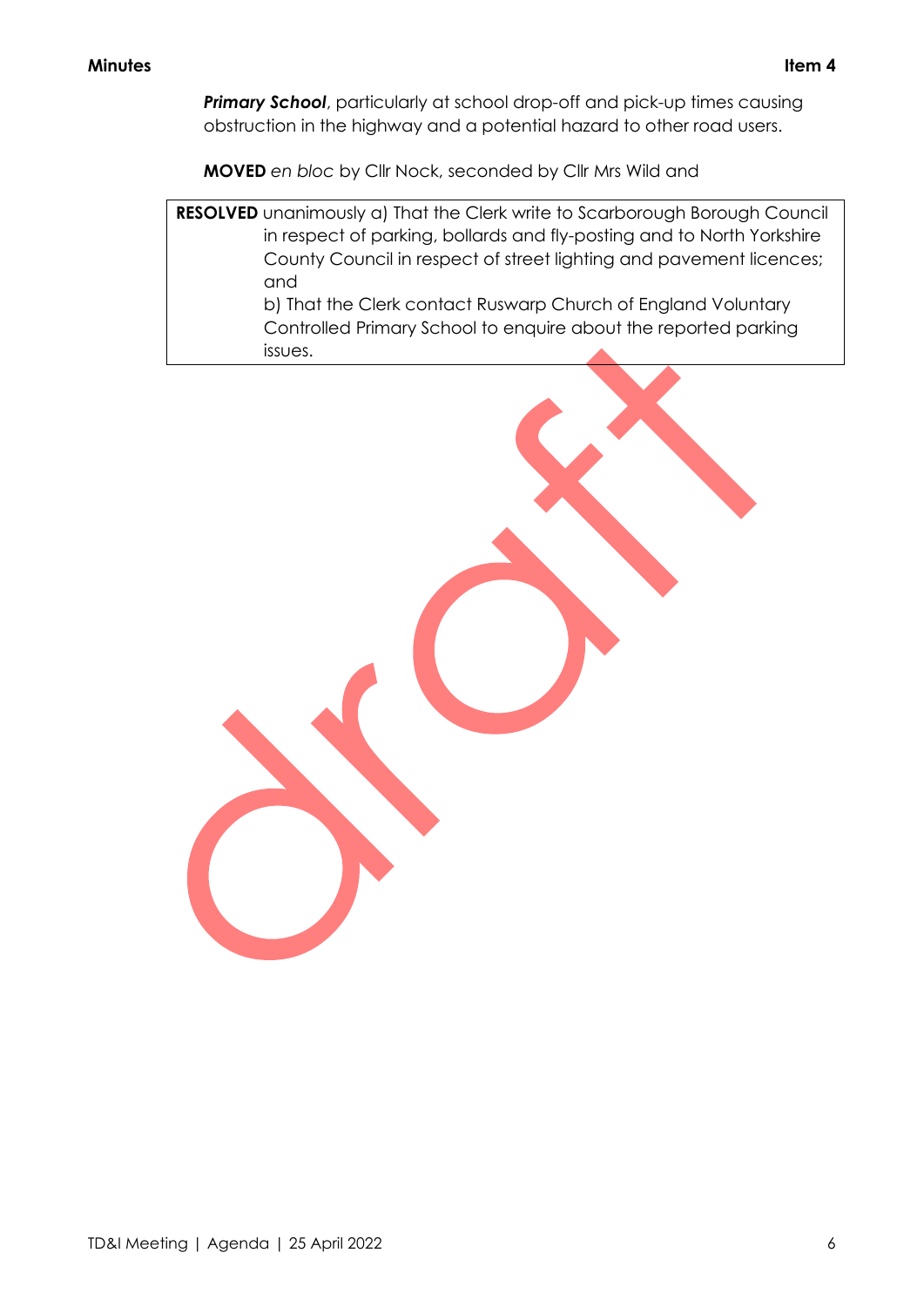# **Whitby Golf Club was last considered by this committee at its advisory meeting, held on 14 June 2021**

# **210614/09 WHITBY GOLF CLUB**

Members considered correspondence from the Whitby Golf Club and verbal updates from the Clerk and members on meetings and discussions held on the issue of the absence of a renewed lease between the borough council and the club.

**MOVED** by Councillor Jennison, seconded by Councillor Nock and unanimously

| <b>ADVISED</b> | a) that the council should express its wholehearted support for      |  |
|----------------|----------------------------------------------------------------------|--|
|                | Whitby Golf Club; and                                                |  |
|                | b) that the Clerk write to the Chief Executive of Scarborough        |  |
|                | Borough Council to urge it, as landlord, to consider writing off the |  |
|                | debt owed by the club to the borough council, undertaking repair or  |  |
|                | otherwise making good the Upgang footbridge and to enter into a      |  |
|                | new lease with the club to enable it to apply for grant funding.     |  |

Under delegation from Council, a letter was emailed to Mike Green and cc'd to Nick Edwards on 15 June 2021 (*Appendix A*).

I have recently received an update on discussions which continue between officers of the borough council and the golf club.

Nick Edwards has suggested that he and a representative of the golf club could perhaps be invited to discuss progress made on the issues raised in the June letter at a meeting of the council after 5 May.

At its last meeting, this committee resolved on a list of projects to be recommended to Scarborough Borough Council for prioritisation in Phase II of the Sunshine Fund (TDI217/22).

Because the issue relating to the Golf Club had already been referred to the borough council, it was explicitly not included in consideration for investment from the Sunshine Fund. On reflection, members have raised whether this committee may wish to reiterate its request, made in June 2021, with specific reference to the Sunshine Fund as a potential source for investing in the Upgang footbridge.

The relevance of the bridge to the purposes of the Sunshine Fund is a matter for the borough council to determine.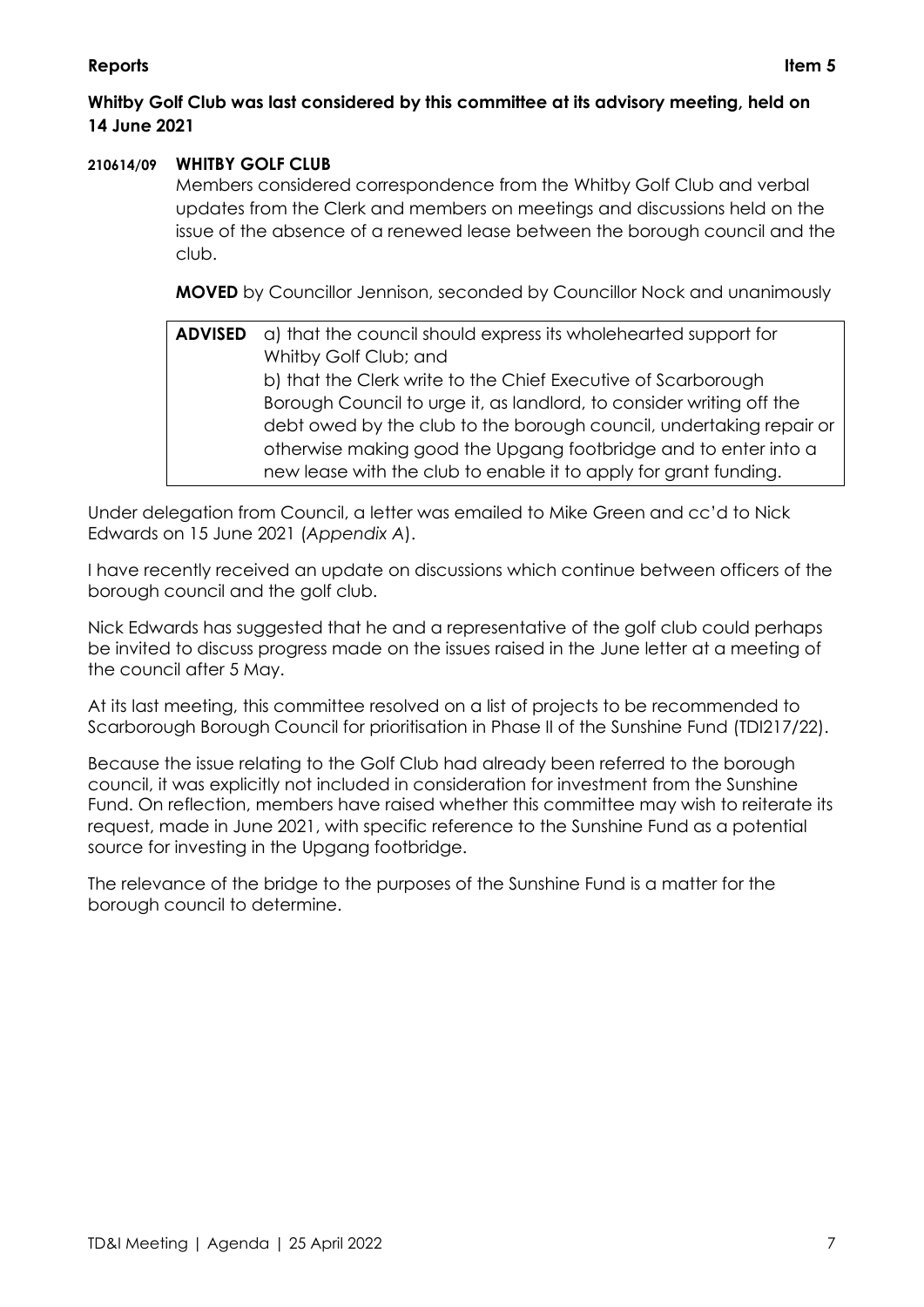M A KING Town Clerk & RFO iown Council

A COWEY (Mrs) Deputy Clerk & Civic Officer

PANNETT PARK | WHITBY | YO21 1RE TEL: (01947) 820227 | E MAIL: info@whitbytowncouncil.gov.uk

Mr Mike Greene Chief Executive Scarborough Borough Council Town Hall St Nicholas Street Scarborough YO11 2HG 15 June 2021

# **Ref: Whitby Golf Club**

#### Dear Mike

At a meeting of members of the Town Development and Improvement Committee, held yesterday, it was resolved that I write to you to express Whitby Town Council's wholehearted support for the board and members of Whitby Golf Club and to urge whatever steps are necessary for Scarborough Borough Council to provide practical support to the club.

The town council is aware that the golf club is currently without a lease and that there has been a protracted discussion with Scarborough Borough Council as the club's landlord regarding a new lease. Members understand that there is a diminishing sum of back rent in arrears, which the club is undertaking to pay-off in instalments and that this sum hampers the issue of a new lease; that there has been a previous transfer in title relating to a parcel of land in return for a (one-off) reduction in rent; and that the footbridge crossing the Upgang Ravine, is structurally unsound and requires refurbishment or replacement. It would appear that the club is caught in an impasse, where it cannot seek or secure external funding while it is without a lease.

The town council wholeheartedly supports the Whitby Golf Club as an important facility for residents, visitors, and the wider locality. It is a vital contribution to the aspect and approach to Whitby from the northwest. It delineates the distinction between Whitby and Sandsend and it occupies a strip of coast which is not otherwise suited to development.

Whitby Town Council urges Scarborough Borough Council to take all practical steps to address any technical barriers to agreeing a new lease with Whitby Golf Club. Furthermore, the town council requests that the borough council enters into a lease with Whitby Golf Club on terms and duration that would provide the club with a stable base for its operation and would enable it to secure external funding. Whitby Town Council would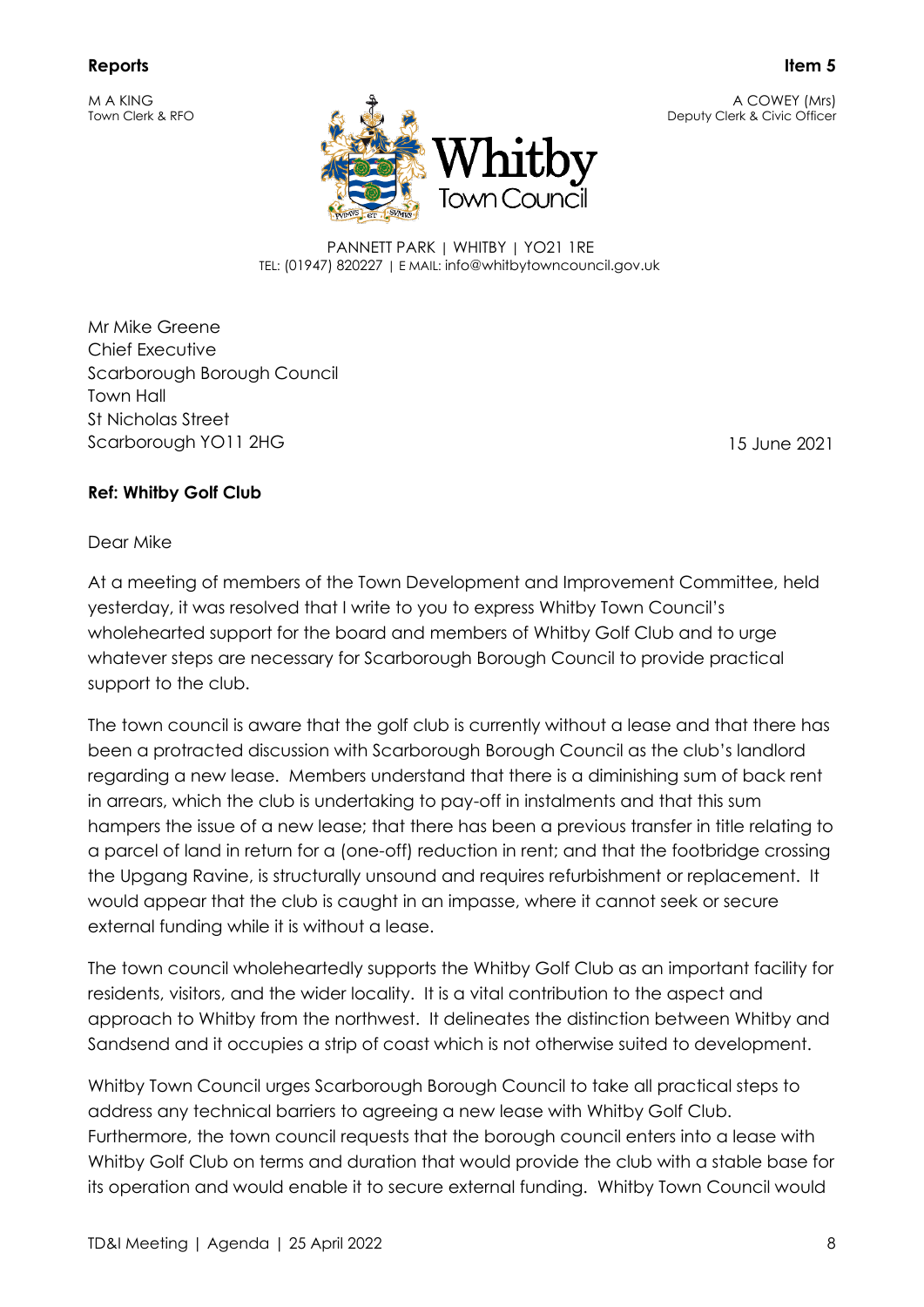#### **Reports Item 5**

request that the borough council takes responsibility for the refurbishment or replacement of the footbridge crossing the Upgang Ravine.

Yours sincerely,

Michael King FCMI MBA PGDip BSc(Hons) Town Clerk

cc Nick Edwards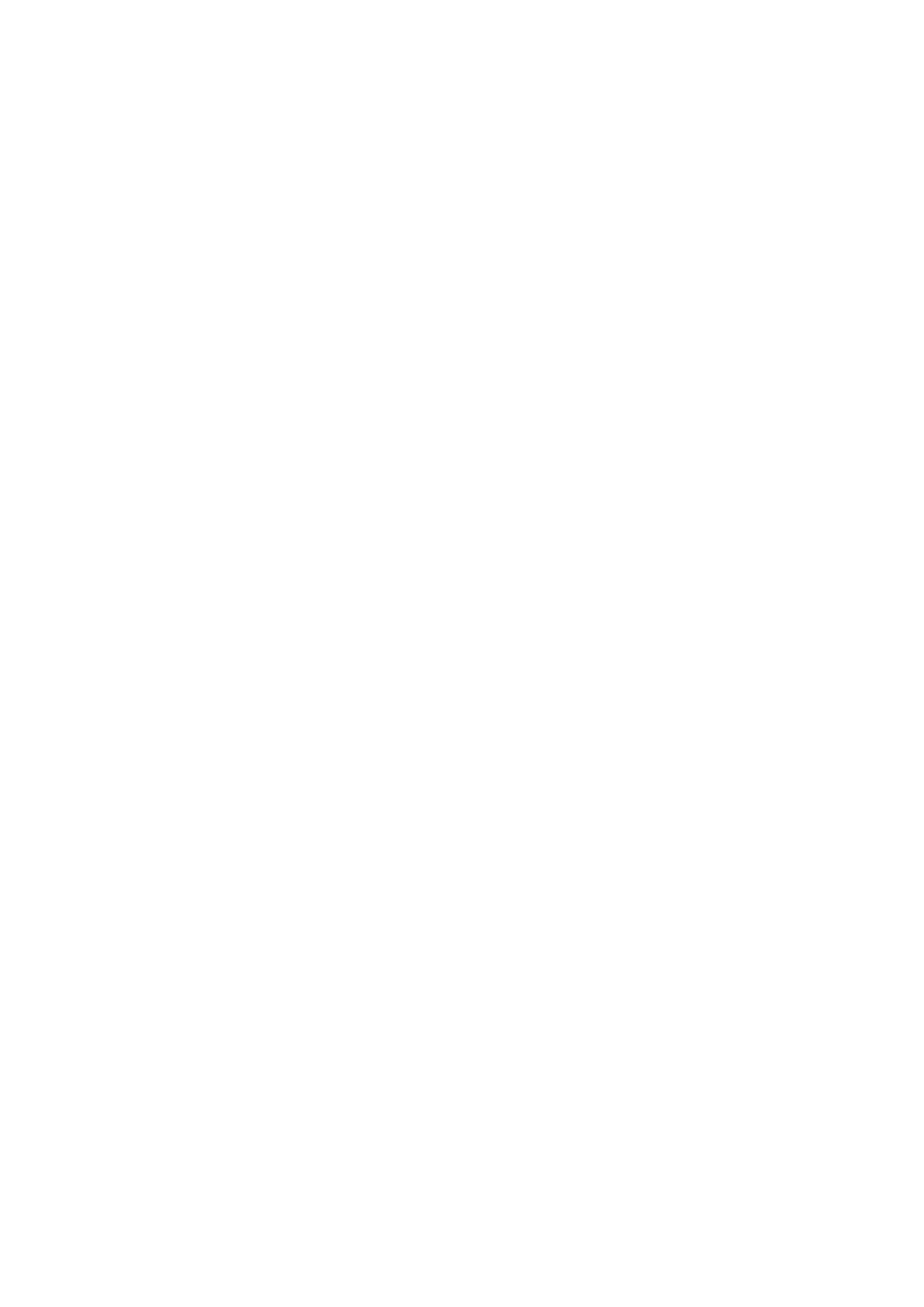North Yorkshire County Council is considering introducing a £10 per pupil charge to access the Bikeability scheme offered to all Year 5 and 6 students due to reduced access to Government funding to the county council.

In 2020/21, the DfT provided NYCC with a grant of £168,165 to provide 3,637 places in the Bikeability scheme. This required the council to commit £43,000 from its own funds and £36,000 to be generated from school fees (£10 per pupil). In 2021, NYCC decided to use an alternate funding source (capability fund) from the DfT to foot the "school fee" bill, so students were not charged.

For 2022/23, the DfT have provided £186,165 to provide 4,137 places. Due to an increase in costs, this has left a funding shortfall of £87,499. It is planned that this be met by £41,370 from other NYCC funds (BES) and £41,370 from school fees. Due to no alternative funding being found so far, the £10 charge per pupil looks likely to go ahead.

The development of cycling skills and knowledge of cycling road safety play a crucial part in improving the health and fitness of both the children and their parents as well as making cycling a genuine transport option for future generations and hence in lowering car usage and the pollution which that creates.

An individual's financial situation should not a be a barrier to learning these important skills and knowledge, particularly at a time of rising bills and cost of living, and the town council should resolve to take a pro-active role in ensuring that Whitby Parents/Guardians are not charged for their children's participation in this scheme if North Yorkshire County Council is unable to find an alternative funding solution.

There are five primary schools in Whitby with students in Years 5 & 6. Based on 2019 data, it is estimated that there may be between 95 and 117 students in each year group. On the basis that funding is provided to each pupil once across those years, the annual cost of meeting the £10 per pupil shortfall is estimated to be between £950 and £1,170 per year.

| School                                                                  | <b>Type</b>       | Number of pupils in Year<br>6(2019) |
|-------------------------------------------------------------------------|-------------------|-------------------------------------|
| Ruswarp Church of England Voluntary<br><b>Controlled Primary School</b> | Maintained school | 15                                  |
| Airy Hill Primary School                                                | Academy           | 27                                  |
| <b>Stakesby Primary Academy</b>                                         | Academy           | 21                                  |
| East Whitby Primary Academy                                             | Academy           | 23                                  |
| West Cliff Primary School                                               | Academy           | 20                                  |
| <b>Total</b>                                                            |                   | 106                                 |
| $(=/- 10\%)$                                                            |                   | $95 - 117$                          |
| $Cost @$ £10/pupil                                                      |                   | $£950 - £1,170$                     |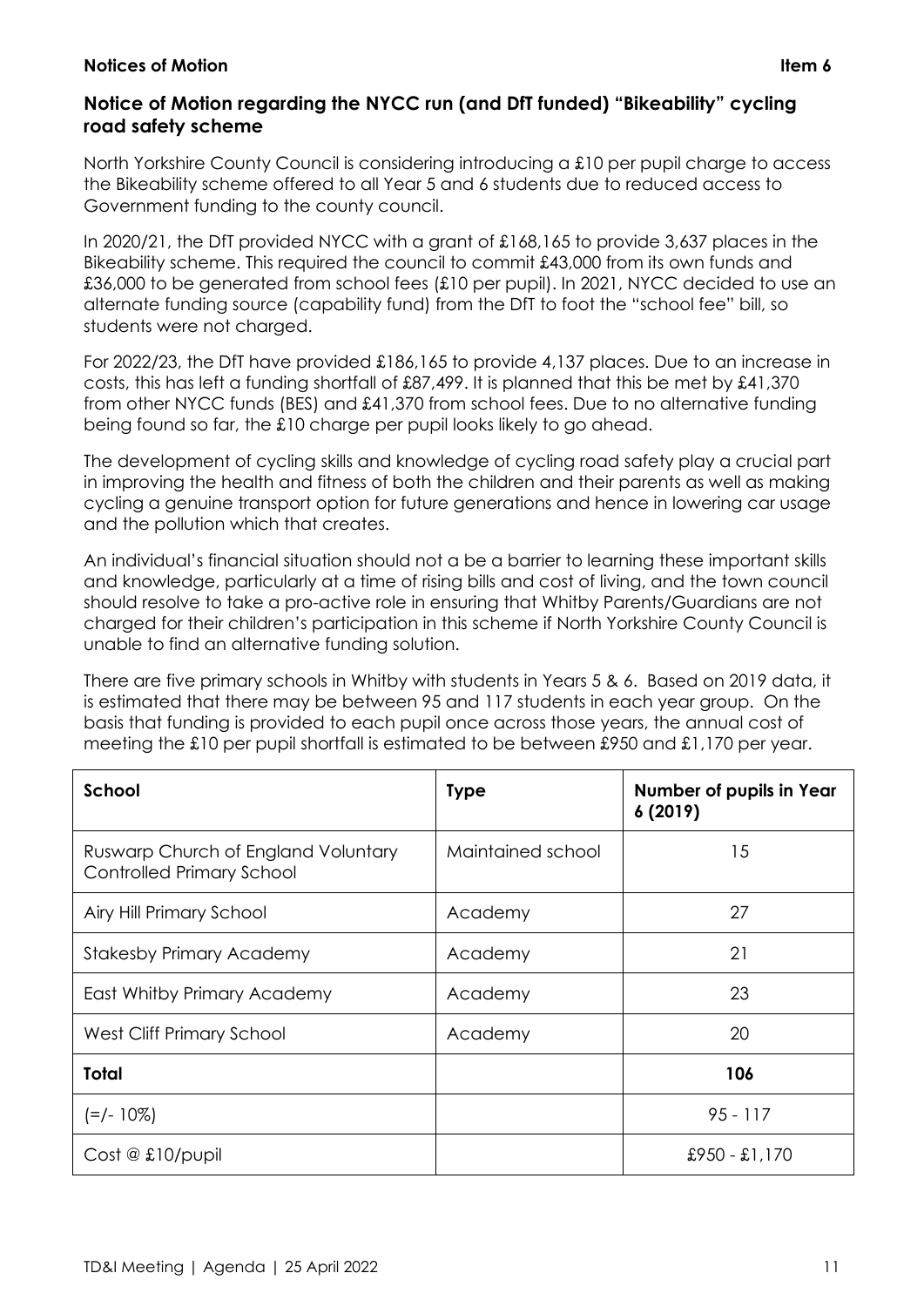#### **Notices of Motion Item 6**

One (Ruswarp) is a maintained school, financed directly by NYCC. The other four are academies and receive funding from the Department for Education through the Funding Agency for Schools. It is not known whether the schools may choose to directly fund any deficit in the scheme funding from NYCC.

It should be noted that the town council has the power to spend in this area under s137 of Local Government Act 1972. There is currently no budget allocated that is appropriate to this scheme and any expenditure by the town council would have to be funded by a transfer from reserves.

Whitby Town Council should seek confirmation from North Yorkshire County Council (via the relevant officer and portfolio holder) of the cost of the scheme for primary schools within the Parish of Whitby if no alternative funding solution can be found and should similarly seek confirmation from the five primary schools of their approach to any funding gap for the school or for individual pupils on affordability grounds.

**Motion:** That Whitby Town Council should engage with North Yorkshire County Council and the five primary schools in Whitby to identify and bridge the potential funding gap that may exist in Bikeability being free at the point of use for Year 5 and 6 primary school pupils in Whitby.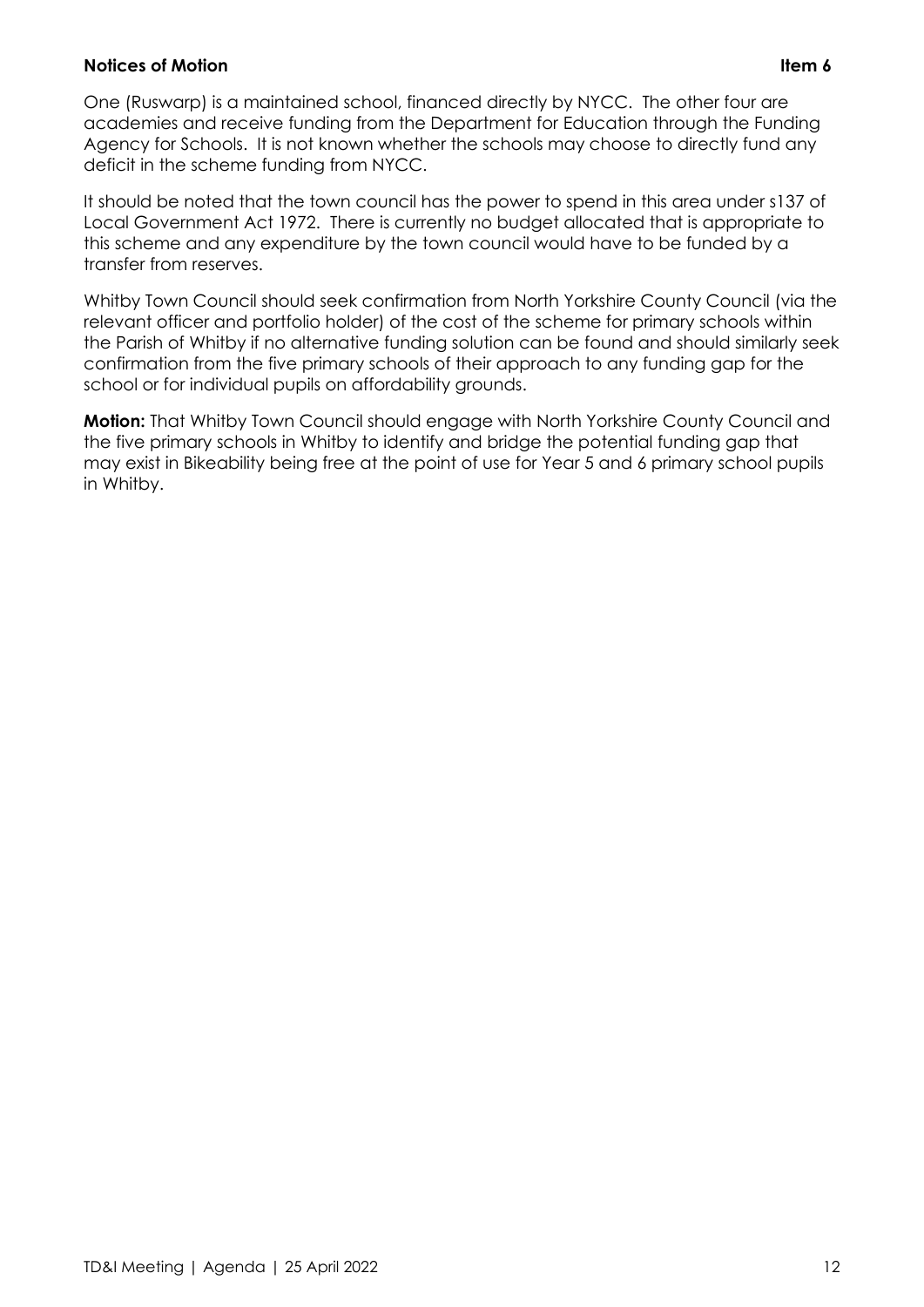#### **Notices of Motion Item 6**

# **A) Second Homes**

Below is a summary of information published by the UK Parliament in January 2022 – there is a full briefing paper available - [Second homes and holiday-lets in rural communities](https://researchbriefings.files.parliament.uk/documents/CDP-2022-0001/CDP-2022-0001.pdf)

# **Statistics on second homes**

The Department for Levelling Up, Housing and Communities (DLUHC) has produced a fact sheet on second homes, and the characteristics of the people owning them: [English](https://www.gov.uk/government/statistics/english-housing-survey-2018-to-2019-second-homes-fact-sheet) [Housing](https://www.gov.uk/government/statistics/english-housing-survey-2018-to-2019-second-homes-fact-sheet) Survey 2018 to 2019: second homes – fact sheet. These figures are based on estimates from the English Housing Survey (EHS).

In 2018/19, an estimated 772,000 households reported having second homes. The EHS defines these as "homes that are primarily used as holiday homes (by family, friends or let to others as a holiday let) or are occupied while working away from home." Some households have multiple second homes. In total, the EHS estimates that English households owned 873,000 second homes, of which 495,000 were second homes located in the UK.

Some local-authority level data on second home ownership is available from Council Tax records. The Office for National Statistics (ONS) explored this data in a report published in September 2021: House prices in tourist hotspots [increasingly](https://www.ons.gov.uk/economy/inflationandpriceindices/articles/housepricesintouristhotspotsincreasinglyoutofreachforyoungandlowpaid/2021-09-28) out of reach for young and low [paid](https://www.ons.gov.uk/economy/inflationandpriceindices/articles/housepricesintouristhotspotsincreasinglyoutofreachforyoungandlowpaid/2021-09-28) (see map titled 'Second home ownership is concentrated in tourist hotspots).

# **Concerns about second homes**

The term 'second home' is usually used to refer to a property which is not the owner's sole or main residence. However, the term can cover a range of uses, including: a second home in which the owner regularly resides; a holiday home; or a property purchased as an investment and left unoccupied. Furthermore, a holiday home may be used occasionally and left empty for most of the year, or it might be used for short-term holiday lets and occupied for most of the year.

The impact of second homes on local communities is complex and multi-faceted. On the one hand there are concerns that where the number of second homes comprises a significant proportion of the housing market, it can reduce housing supply and push up house prices to unaffordable levels for local people.

A high number of second homes which remain empty for long periods may also impact on local services and community cohesion. On the other hand, if second homes are used regularly as holiday homes, they may boost local economies and the tourism trade, or a second home may enable someone to work in and contribute to the local economy of an area, while being able to return to a family home in another part of the country on a regular basis.

In December 2021, in a Westminster Hall debate on [affordable](https://hansard.parliament.uk/HoC%20Debate/2021-12-07/debates/A46F2F44-AEB3-4EEF-B02E-0C12361E5C8A/web/) housing: planning reform led by Derek Thomas MP, several Members raised the matter of second homes and holiday lets in their constituencies.

In the UK, policies to mitigate the impacts of high rates of second home ownership may be implemented by local government (for example through planning restrictions and council tax) and by central government (for example through the planning law and policy, taxes, and regulation of short-term lettings/holiday accommodation).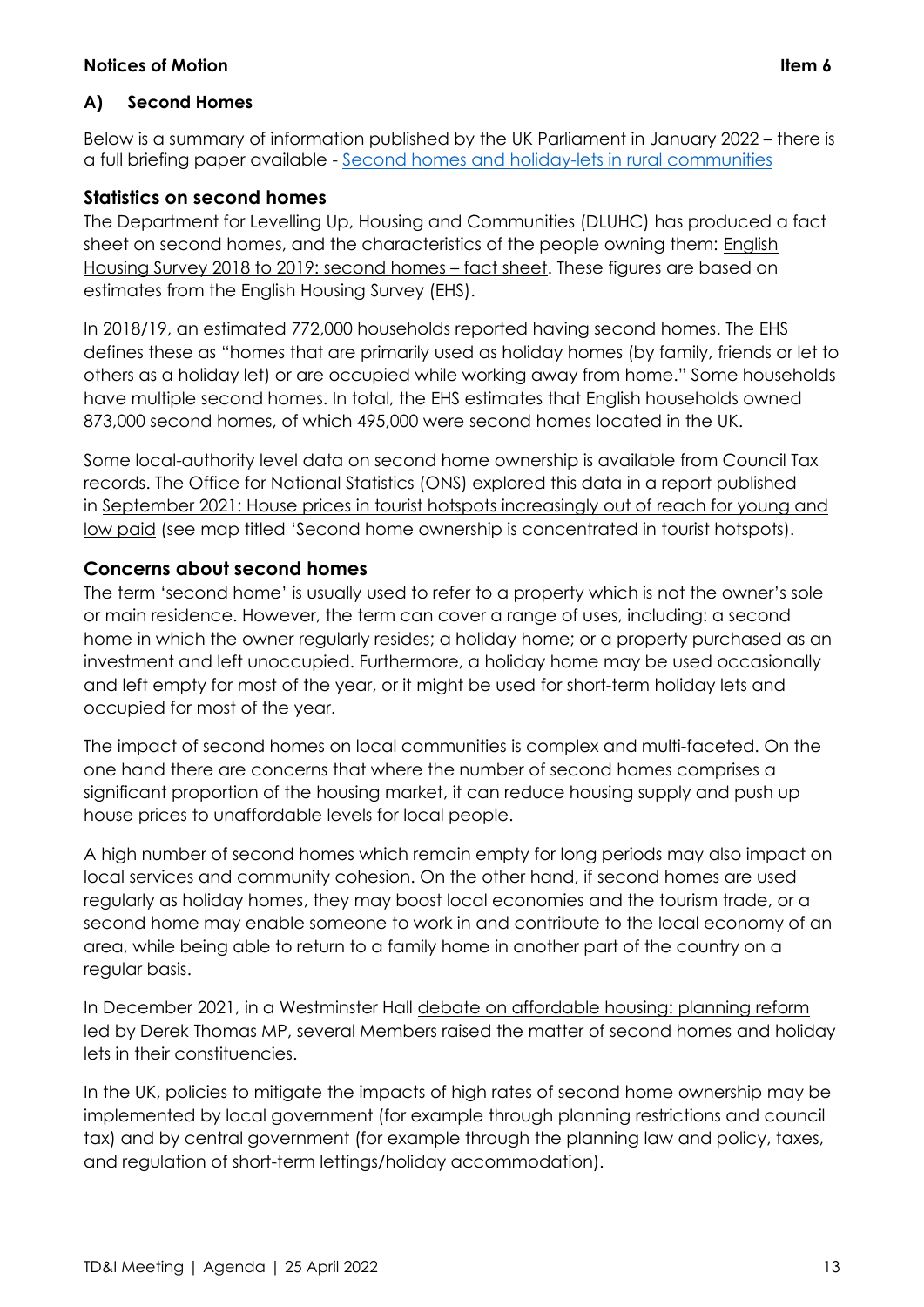#### **Notices of Motion Item 6**

A review of evidence on second homes in July 2021, commissioned by the Welsh Government, concluded that there is currently limited evidence of the effectiveness of various policy interventions on the demand for second home ownership.

The [Government's](https://questions-statements.parliament.uk/written-questions/detail/2021-06-22/20450) stance on second homes and holiday lets was set out in reply to a Parliamentary Question in June 2021:

*The Government recognises the benefits that second homes and short-term holiday lettings can bring to local economies and to the tourism sector. Holiday letting increases consumer choice and encourages the dispersal of tourism across the country, bringing domestic and international tourists to new areas and allowing households with underused accommodation to supplement their income.*

*However, the Government also recognises the adverse effect that large numbers of second homes can have on some areas, and that is why we introduced a series of measures to help mitigate those effects, such as a 3% higher rate of Stamp Duty Land Tax (SDLT) for those purchasing additional properties.*

*Under our new First Homes scheme for first-time buyers, which provides properties with a discount of at least 30%, local authorities are able to restrict eligibility to local people for the first 3 months of marketing to ensure that local first-time buyers are prioritised.*

*The Government recently published the [Tourism Recovery Plan](https://assets.publishing.service.gov.uk/government/uploads/system/uploads/attachment_data/file/992974/Tourism_Recovery_Plan__Web_Accessible_.pdf) which includes a commitment to consult on a possible tourist accommodation registration scheme. Such a scheme could be used to underpin future government interventions, for example regarding the regulation of short term letting. The Government is committed to hearing views of all interested parties on the scheme.*